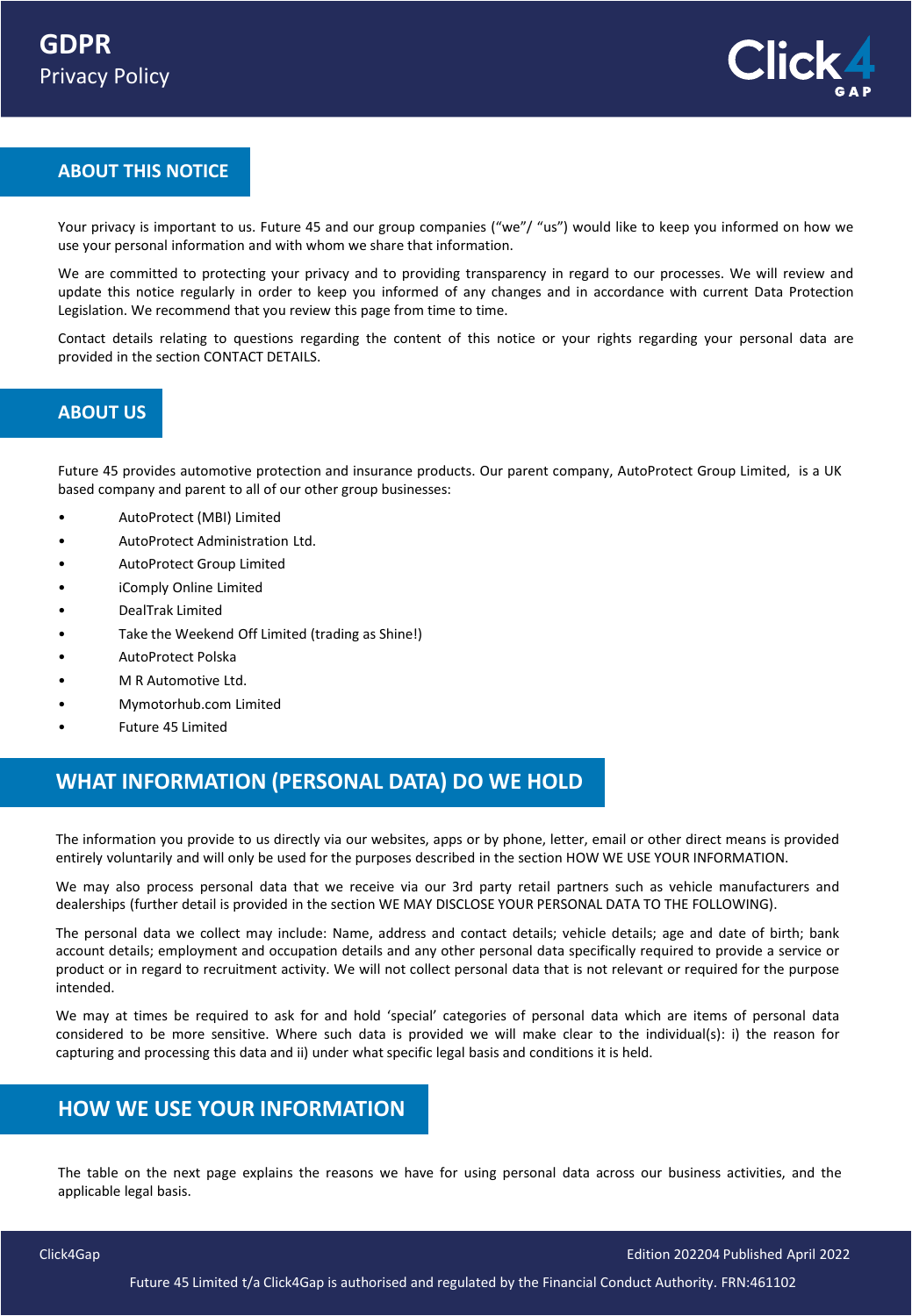

| <b>HOW WE USE YOUR PERSONAL DATA:</b> |                                                                                                                                                                                                                    | THE LEGAL BASIS FOR ITS USE:                              |  |
|---------------------------------------|--------------------------------------------------------------------------------------------------------------------------------------------------------------------------------------------------------------------|-----------------------------------------------------------|--|
|                                       | In order to provide insurance and for administration and claims<br>٠<br>handling in regard to our products and services                                                                                            | To carry out our contractual obligations with you         |  |
|                                       | To meet our legal and/or regulatory obligations and to<br>٠<br>safeguard against fraud and financial crime                                                                                                         | Legal and regulatory requirement                          |  |
|                                       | To notify you about changes to our service<br>٠                                                                                                                                                                    |                                                           |  |
|                                       | To provide access to systems and for administration purposes<br>٠                                                                                                                                                  |                                                           |  |
|                                       | To demonstrate compliance within regulatory framework<br>٠                                                                                                                                                         |                                                           |  |
|                                       | To provide you with information on the products and services<br>٠<br>available from our group companies. We do not share your<br>information with any 3rd party outside of the AutoProtect<br>Group in this regard | In order to pursue our legitimate interests as a business |  |
|                                       | To offer renewal information<br>٠                                                                                                                                                                                  |                                                           |  |
|                                       | To conduct research and testing in order to continually improve<br>٠<br>our products, services and customer service                                                                                                |                                                           |  |
|                                       | For network and information security purposes<br>٠                                                                                                                                                                 |                                                           |  |
|                                       | For recruitment purposes<br>٠                                                                                                                                                                                      |                                                           |  |

## **WE MAY DISCLOSE YOUR PERSONAL DATA TO THE FOLLOWING:**

#### **AutoProtect Group Companies**

We may disclose your personal data with other AutoProtect Group companies (as detailed above) for the reasons set out in the section HOW WE USE YOUR INFORMATION.

#### **Our Service Providers**

We may disclose your personal data to our third party agents, services providers, instalment credit providers, repairers and subcontractors where they are contracted to provide services to us and to you, or to act on our behalf. We will only share personal data with these third parties that is specifically required for the processing or delivery of a service and we will ensure that they are contractually obliged to keep that data secure and not to use it for any other purpose than that agreed with us.

#### **Our Retailers**

We may have received your personal data from a third party provider (for example the motor dealership where you purchased one of our products), we may share your information with this retailer and /or their manufacturer partner for the purposes detailed in the section HOW WE USE YOUR INFORMATION. We do not share your information with any other retailer. In many cases these retailers may also be a Data Controller and will explain how they use your personal data in their own privacy policy which we advise you to review.

#### **Our Insurers and Brokers**

We may share your personal data with relevant insurers and insurance brokers for the reasons set out in the section HOW WE USE YOUR INFORMATION.

#### **Credit Reference Agencies**

We may share your personal information with credit reference agencies having advised you of this requirement and in line with the reasons set out in the section HOW WE USE YOUR INFORMATION.

#### **Legal and Regulatory Bodies**

To meet our obligations under duty or legal obligation.

In the event that we sell or purchase a business or the assets of a business we may be required to disclosure relevant personal data to the other parties.

We do not transfer your personal data outside the European Economic Area ("EEA").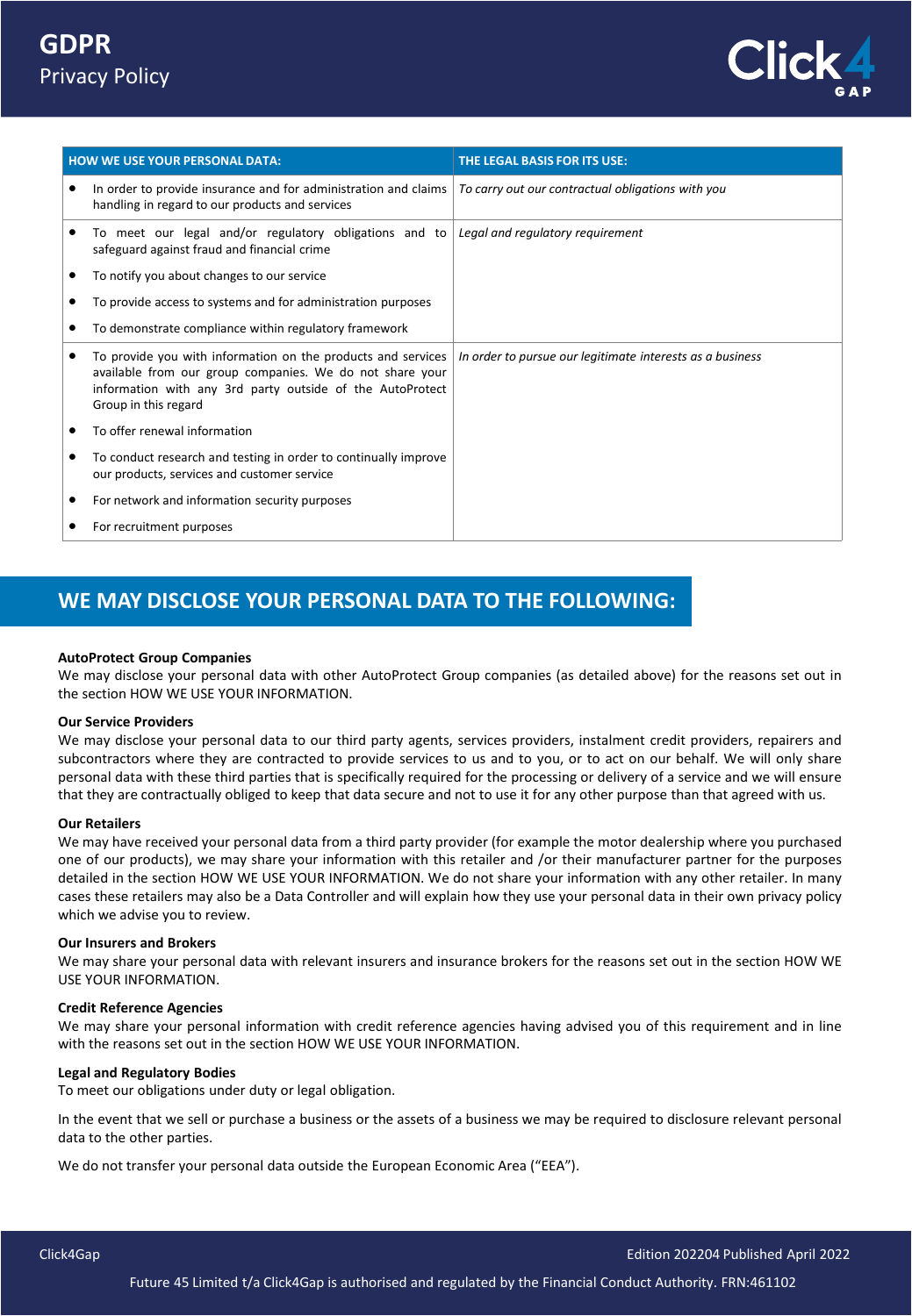

## **YOUR RIGHTS AND ACCESS**

We are committed to ensuring you are confident in the placement of your personal data with us and would like to make you aware of your rights in its regard. We will acknowledge any query in relation to your rights at the earliest opportunity and may ask you for further information to enable us to complete your request. We will respond in full where possible within 30 days following receipt of your request. Where this is not possible, we will advise you of the reason for this within 30 days.

You have the right to:

- withdraw any consent you have previously provided for direct marketing purposes
- request a copy of the personal data we hold on you;
- ask us to delete the personal data we hold on you or request us to stop processing your personal data (this is not always possible but we will advise why not in our response);
- ask us to correct any inaccurate personal data;
- ask us to transfer your information to another Data Controller
- lodge a complaint about us with the data protection regulator details for the Information Commissioners Officer (ICO) can be found with contact details in the section CONTACT DETAILS.

### **HOW LONG WE KEEP YOUR PERSONAL DATA**

Your personal data will not be kept for any longer than is necessary. AutoProtect group companies will follow strict protocols to delete information at appropriate times according to the retention period required for its original purpose.

Where it is possible and practical to remove personal identifiers from data through the process of, this practice will be followed.

In order to meet our legal and regulatory requirements and to bring or defend any legal claims, we will typically retain personal data for a period of seven years following the end of contract or the last occasion for which it was required.

Information collected from a 3rd party retailer which is not 'activated' (confirmed as an active or declined purchase) within a 24 month period from date of first collection will be deleted. This period is required due to potential lead and delivery times for vehicles on which the requirement for ancillary products may be established early but activated on delivery.

### **SECURITY**

All AutoProtect group companies use technical and organisational security measures to protect the personal information you provide to us from unauthorised use, access or disclosure and from loss or destruction. These measures are under continual review and enhanced when practical and possible.

The security of your personal information and our Clients' information is important to us. When you enter sensitive information, such as login credentials we encrypt the transmission of that information using secure socket layer technology (SSL). We follow generally accepted standards to protect the personal information submitted to us, both during transmission and once we receive it.

We secure the personally identifiable information provided to us by you and third parties (see section 3) on computer servers in a controlled, secure environment.

Though we commit to our best endeavours in regards to your data security, unfortunately, the transfer of data via the internet cannot be guaranteed as completely secure. We ask that you recognise your responsibility in regard to password confidentiality when using any of our systems or processes.